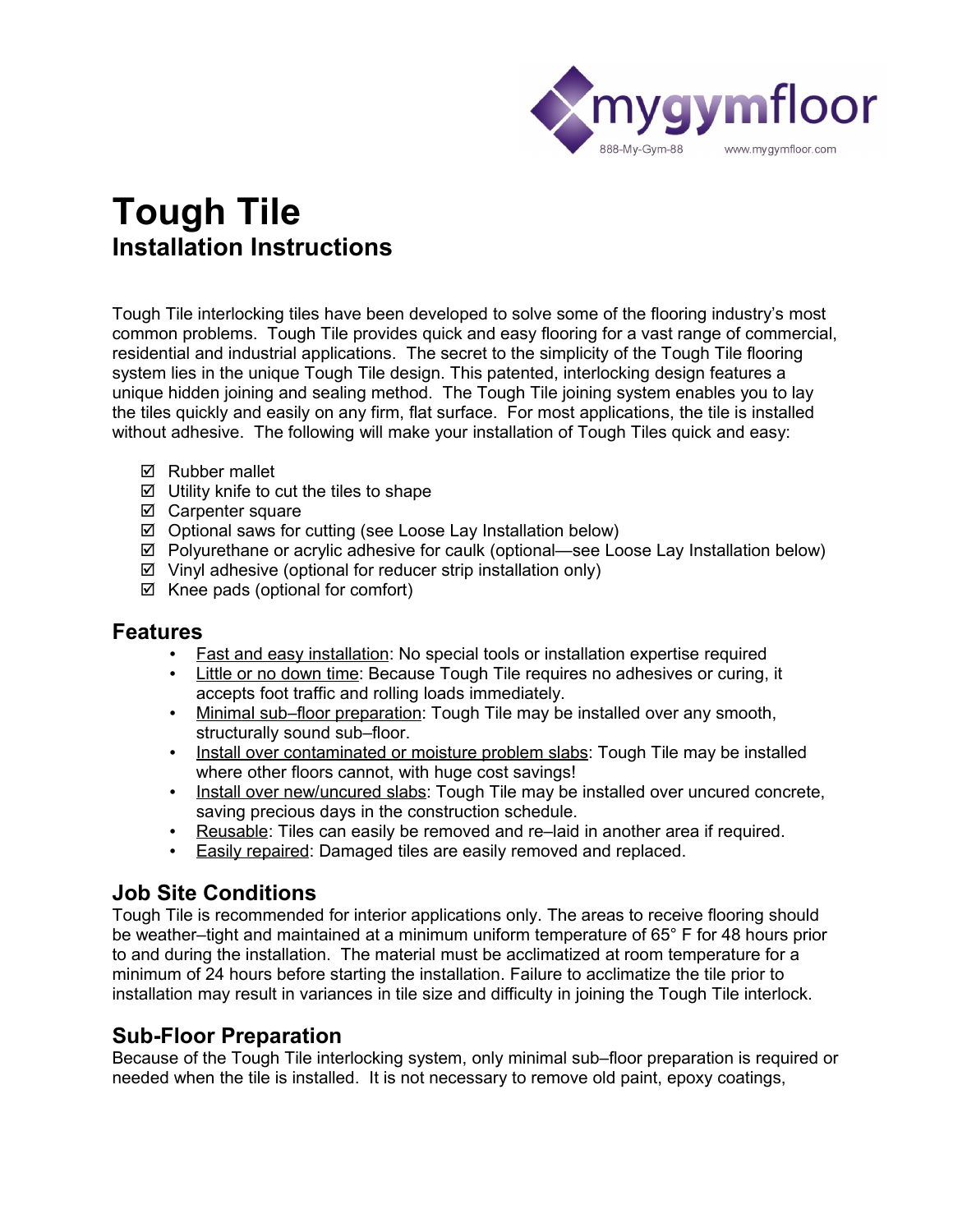concrete sealers and/or curing compounds, oils, grease or other contaminants that normally must be removed.

Wood sub–floors must be rigid, free from movement and have at least 18" of well–ventilated air space below. Sub-floor should be smooth, rigid, flat and level.

- Remove base shoe moldings if present.
- Remove, grind/sand down any protrusions such as: nails, bolts or lumps in the subfloor.
- Fill any large holes, voids or cracks using a cementicious base–patching compound.
- Sweep or vacuum floor to remove all dirt and debris.

## **Loose Lay Installation**

Installation of the tile should begin in a corner along the straightest wall. Leave a  $\mathcal{U}$  space between the tile and the wall to allow for the material to expand and contract with temperature changes.

Wood doorjambs can be undercut so the tile can slip underneath. With metal doorjambs, cut the flooring material to within 1/8" and then caulk around the jamb.

Cuts may be made using a carpenter square and utility knife with a sharp blade, table saw, band saw, tile cutter, Roto Zip™ or Dremel™. Border tiles should be cut ¼" away from the wall to allow for expansion and contraction of the tile due to temperature changes. If your application will have an excessive amount of fluids on the floor, it is recommended to caulk the gap between the wall and the tile using a polyurethane or acrylic adhesive commonly found at home improvement or hardware stores. To provide maximum expansion/contraction capabilities and to prevent the adhesive caulk from adhering to the concrete, place 2" wide masking tape tight to the wall, around the perimeter of the room and other permanent fixtures.

Carefully measure 18.75" out at each end of wall AB to create points C and D. Snap a chalk line between point C and D to create line CD (below).

|  | 18.75" |  |  |  |
|--|--------|--|--|--|
|  |        |  |  |  |
|  |        |  |  |  |